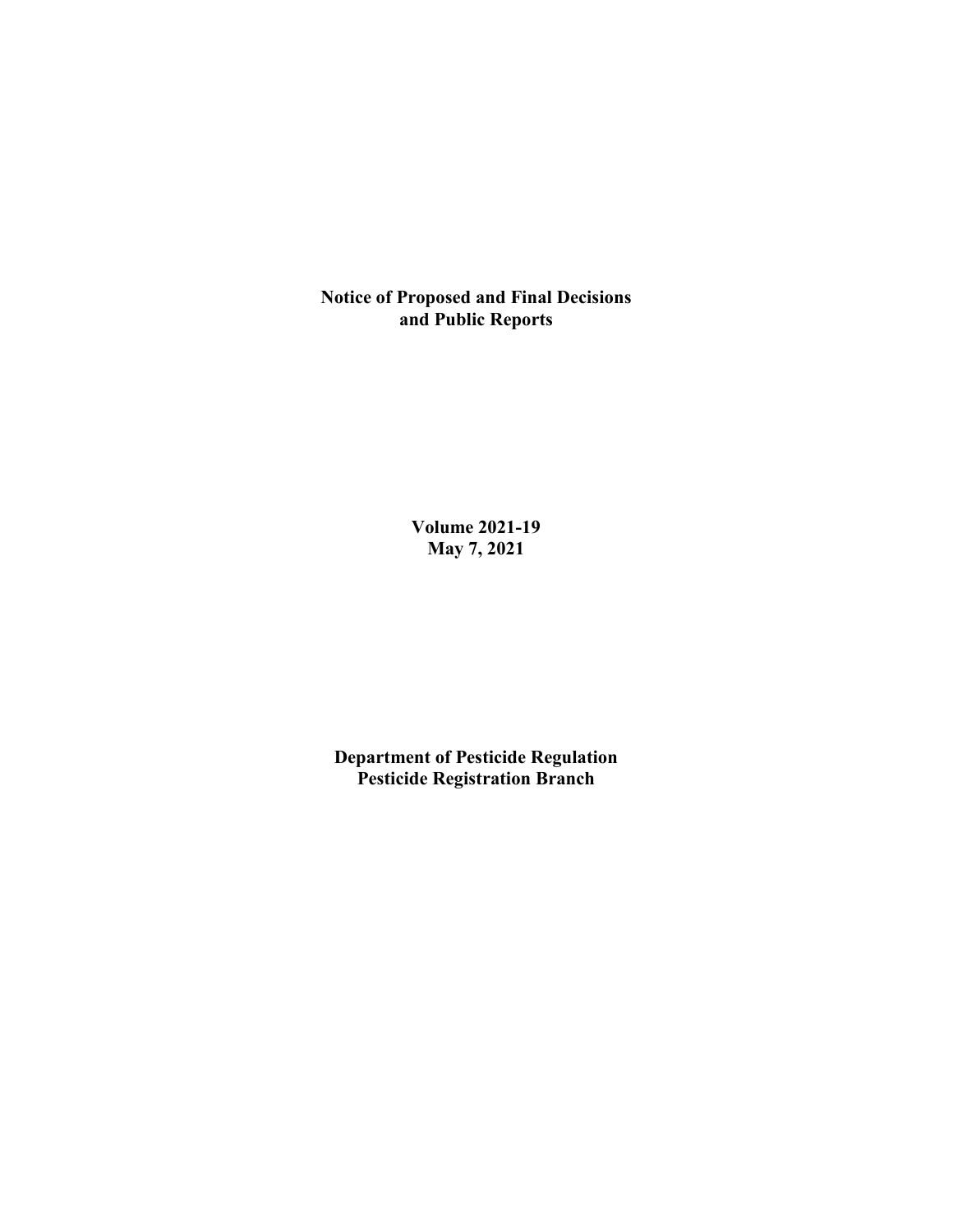## **NOTICE OF FINAL DECISIONS TO REGISTER PESTICIDE PRODUCTS AND WRITTEN EVALUATION**

Pursuant to Title 3, California Code of Regulations section 6255, the Director of the Department of Pesticide Regulation (DPR), files this Notice of Final Decisions to Register Pesticide Products with the Secretary of the Resources Agency for posting. This notice must remain posted for a period of 30 days for public inspection. Between the time DPR posts a proposed registration decision for public comment and DPR makes a final decision regarding the product, nonsignificant changes may be made to the product label (e.g., revising the product name, changing a master label to an end-use marketing label, correcting typographical errors). If the changes are not significant, DPR will not re-notice the product for public review and comment. However, if significant changes are made to the product label that substantially affect DPR's analysis on direct or indirect significant adverse environmental or human health impacts that can reasonably be expected to occur from the proposed decision, DPR will re-notice the product label for public review and comment.

In addition, for any product that is posted proposed to register as a conditional registration, the registrant may address the conditions of registration by providing the appropriate data or modifying the product label (e.g., remove use site, add "not for use in California" to a use site) during the posting period. If the registrant adequately addresses the conditions of registration during the posting period and the resulting change to the product label is not significant such that DPR must re-post the product label for review and public comment, DPR will post the product below, but will no longer have a "conditional" designation by the registration type.

For information about submitting a request for any documents related to this notice, please visit [https://www.cdpr.ca.gov/public\\_r.htm.](https://www.cdpr.ca.gov/public_r.htm)

To view the public report that was issued when the product was proposed for registration, click on the hyperlinked Tracking Number for the product.

*Tracking Number with hyperlink to public report – (EPA Registration Number) Applicant / Brand Name*

[292290](https://www.cdpr.ca.gov/docs/registration/nod/public_reports/292290.pdf) - (74779 - 19) RAINBOW TREECARE SCIENTIFIC ADVANCEMENTS CAMBISTAT ROW USE: GROWTH REGULATOR - FOR USE AS A PLANT GROWTH REGULATOR TO SLOW THE GROWTH OF TREES SUCH AS GINKGO, BIGLEAF MAPLE, AND SYCAMORE IN UTILITY RIGHTS-OF-WAY TYPE: SECTION 3 REGISTRATION - ACTIVE INGREDIENT(S): PACLOBUTRAZOL CAS NUMBER(S): 76738-62-0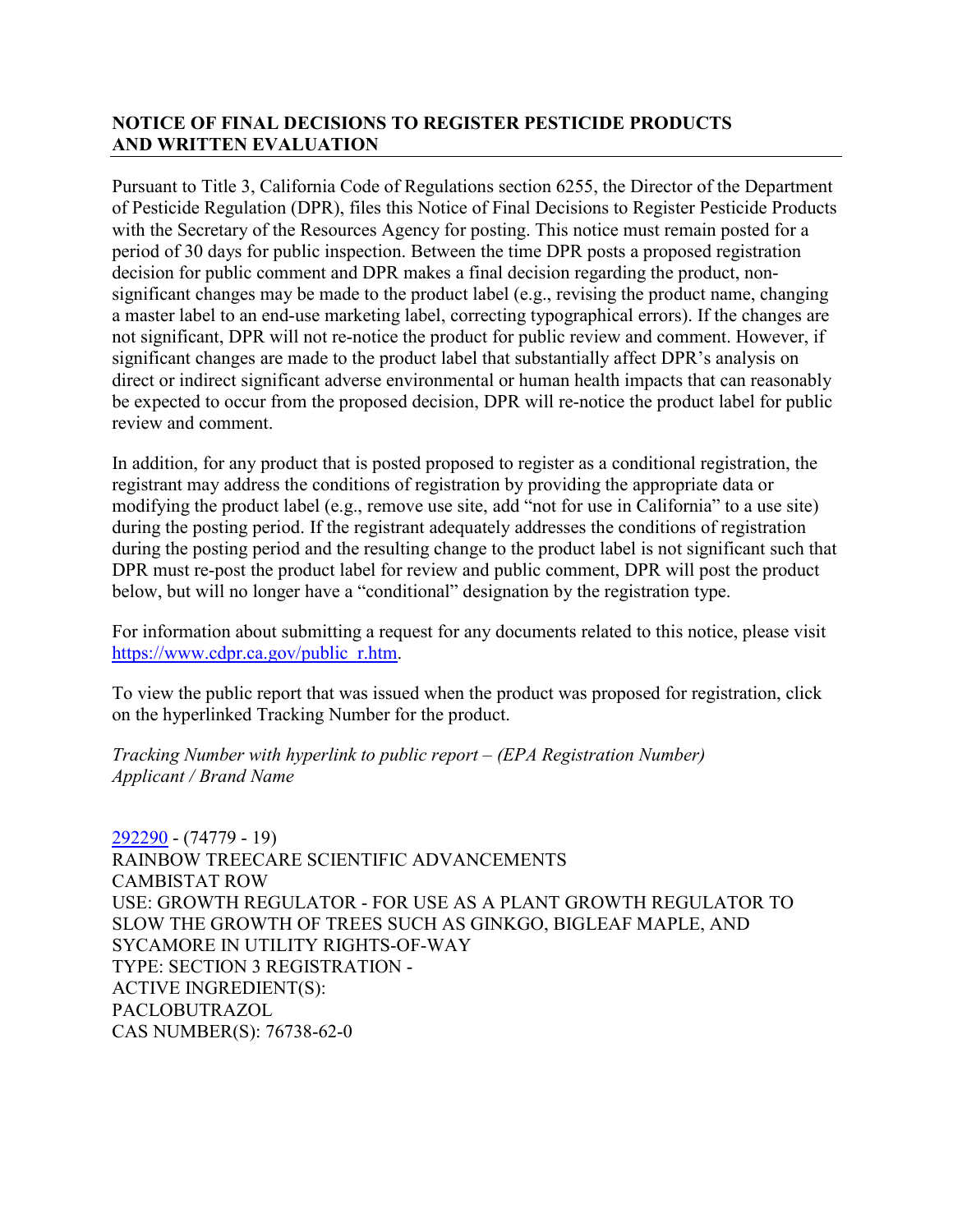**Notice of Final Decisions to Register (Continued) Page 2**

[295842](https://www.cdpr.ca.gov/docs/registration/nod/public_reports/295842.pdf) - (86174 - 3) BIO-FERM GMBH **BOTECTOR** USE: FUNGICIDE - FOR THE CONTROL OF DISEASES SUCH AS GRAY MOLD, BLOSSOM BLIGHT, AND BROWN ROT ON CROPS SUCH AS STRAWBERRIES, GRAPES, TOMATOES, ALMONDS, RASPBERRIES, AND STONE FRUIT TYPE: SECTION 3 LABEL AMENDMENT - TO REMOVE "USE NOT PERMITTED IN CALIFORNIA" QUALIFIER FROM USE AGAINST GRAY MOLD ON LEAFY VEGETABLES (EXCEPT BRASSICA VEGETABLES) CROP; ADD HOPS, CEREAL, AND CITRUS FRUIT CROPS - ALL NOT FOR USE IN CALIFORNIA; ADD MODE OF ACTION BOX TO FRONT PANEL; REVISE THE PRE-HARVEST APPLICATION TABLE; REVISE COMPANY ADDRESS ON LABEL; ADD TRADEMARK RECOGNITION STATEMENT; AND MAKE OTHER MINOR REVISIONS THROUGHOUT LABEL ACTIVE INGREDIENT(S): AUREOBASIDIUM PULLULANS STRAIN DSM 14940 AUREOBASIDIUM PULLULANS STRAIN DSM 14941 CAS NUMBER(S): 67891-88-7 , 67891-88-7 [295533](https://www.cdpr.ca.gov/docs/registration/nod/public_reports/295533.pdf) - (62719 - 659) DOW AGROSCIENCES LLC TRELLIS SC USE: HERBICIDE - FOR THE PREEMERGENT CONTROL OF BROADLEAF WEEDS SUCH AS PIGWEED, HENBIT, AND COAST FIDDLENECK ON CROPS SUCH AS CASHEW, PECAN, APRICOT, GOOSEBERRY, AVOCADO, AND GRAPE TYPE: SECTION 3 LABEL AMENDMENT - TO ADD NEW SUPPLEMENTAL LABELING FOR WEED CONTROL IN HOPS AND IN BEARING CANEBERRIES (CROP SUBGROUP

13-07A), ADD BEST MANAGEMENT PRACTICES SUBHEADING, REVISE SURFACE WATER ADVISORY, PRODUCT INFORMATION PARAGRAPH, USE RESTRICTIONS SECTION, AND MINOR REVISIONS TO THE "USES" SECTION, AND MAKE OTHER MINOR LABEL REVISIONS ACTIVE INGREDIENT(S):

ISOXABEN

CAS NUMBER(S): 82558-50-7

[289644](https://www.cdpr.ca.gov/docs/registration/nod/public_reports/289644.pdf) - (89118 - 11) VIVE CROP PROTECTION INC. AZTEROID FC 3.3 USE: FUNGICIDE - FOR THE CONTROL OF FOLIAR AND SOIL DISEASES SUCH AS SOUTHERN BLIGHT, ALTERNARIA LEAF SPOT, AND POWDERY MILDEW ON CROPS SUCH AS ALMONDS, SOYBEANS, CHERRIES, TOMATILLOS, CARROTS, AND RICE TYPE: SECTION 3 REGISTRATION - ACTIVE INGREDIENT(S): AZOXYSTROBIN CAS NUMBER(S): 131860-33-8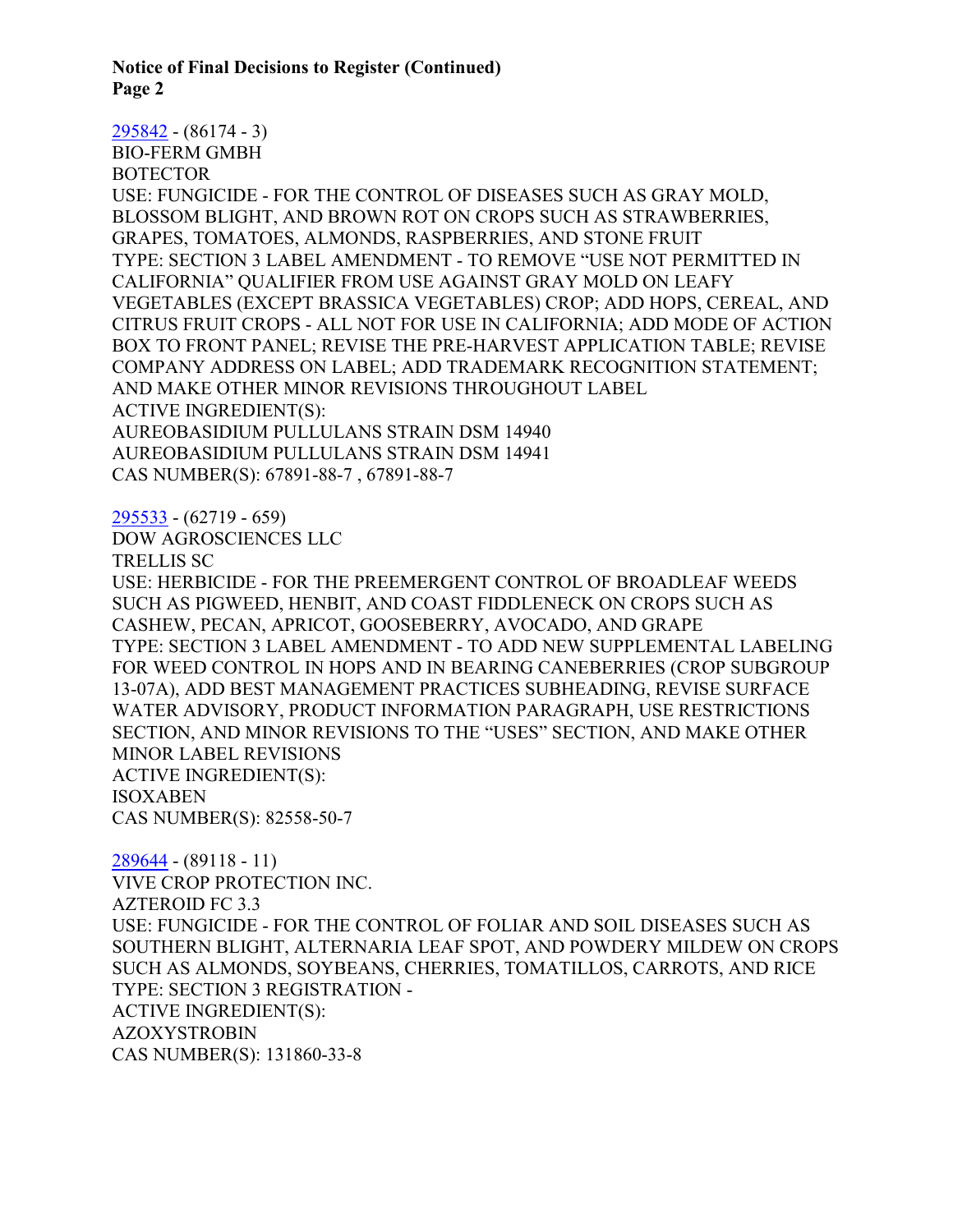**Notice of Final Decisions to Register (Continued) Page 3**

[295347](https://www.cdpr.ca.gov/docs/registration/nod/public_reports/295347.pdf) - (100 - 1374) SYNGENTA CROP PROTECTION, LLC VIBRANCE USE: FUNGICIDE - FOR THE CONTROL OF DISEASES SUCH AS SEED DECAY, DAMPING OFF, AND SEEDLING BLIGHT ON CROPS SUCH AS BARLEY, OATS, RYE, COTTON, SUGAR BEETS, AND FIELD CORN TYPE: SECTION 3 LABEL AMENDMENT - TO REVISE THE PRECAUTIONARY STATEMENTS, TANK MIXING INSTRUCTIONS, AND STORAGE AND DISPOSAL SECTION; TO ADD A FORMULATION STATEMENT TO THE FRONT PANEL; TO REVISE THE RESISTANCE MANAGEMENT SECTION, ROTATIONAL CROPS RESTRICTIONS, AND EARLY ENTRY PERSONAL PROTECTIVE EQUIPMENT REQUIREMENTS; TO ADD USE PRECAUTIONS AND SEED CONTAINER LABEL REQUIREMENTS; TO EXPAND SEVERAL EXISTING CROP GROUPS; TO UPDATE THE COTTON SEED RATE; TO ADD MAXIMUM ANNUAL USE RATES TO EACH CROP; AND TO ADD USE ON PEANUT ACTIVE INGREDIENT(S): SEDAXANE CAS NUMBER(S): 874967-67-6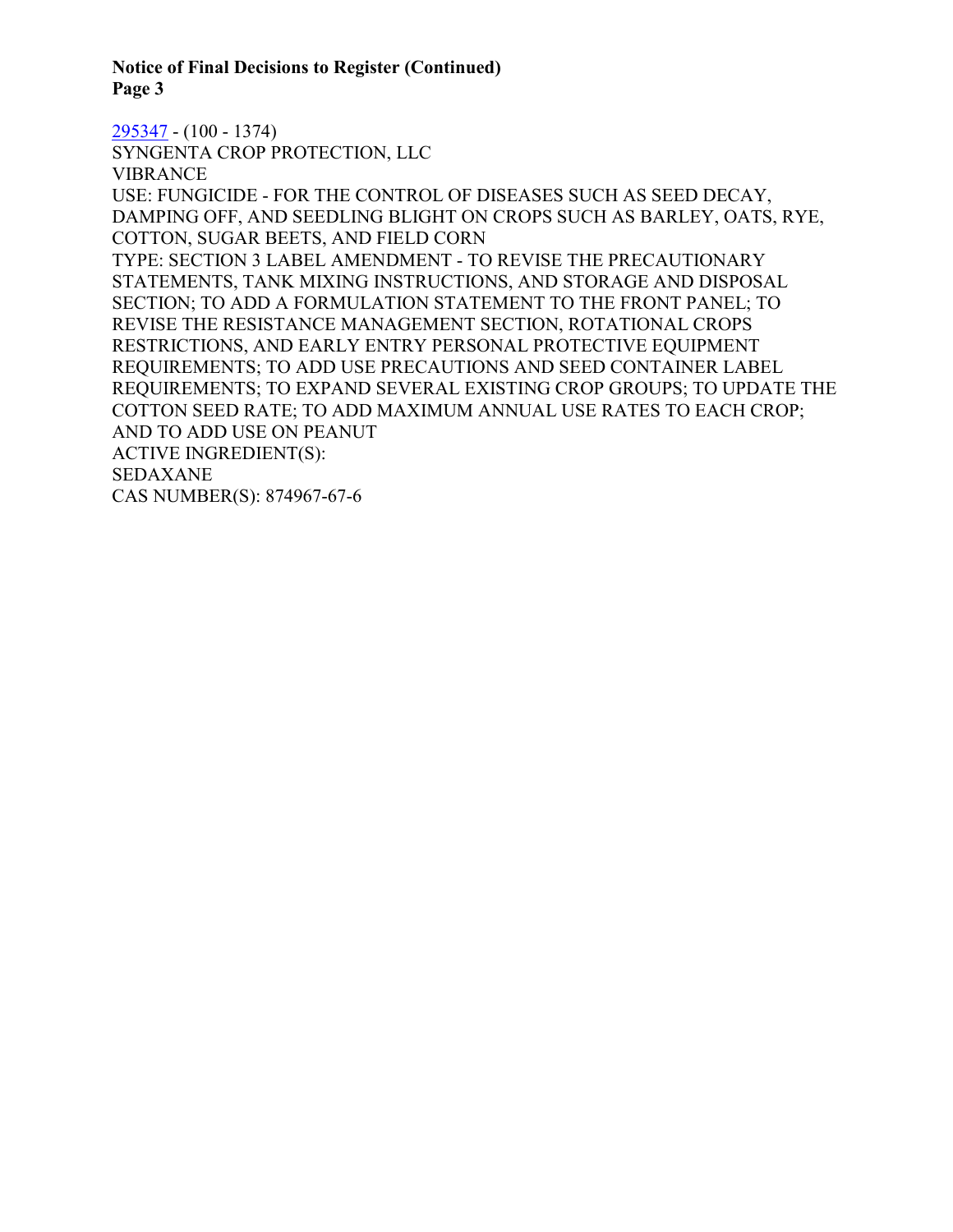## **Notice of Final Decisions to Register (Continued) Page 4**

## **Written Evaluation**

Pursuant to Title 3, California Code of Regulations section 6254, this notice includes a written evaluation of significant environmental points raised in comments submitted during the review and comment period required by Title 3, California Code of Regulations section 6253 for any of the products listed above.

## **DPR received no comments on the above listed products.**

*Original signed by Tulio Macedo 05/05/2021*

 Tulio Macedo, Chief Pesticide Registration Branch

Dated